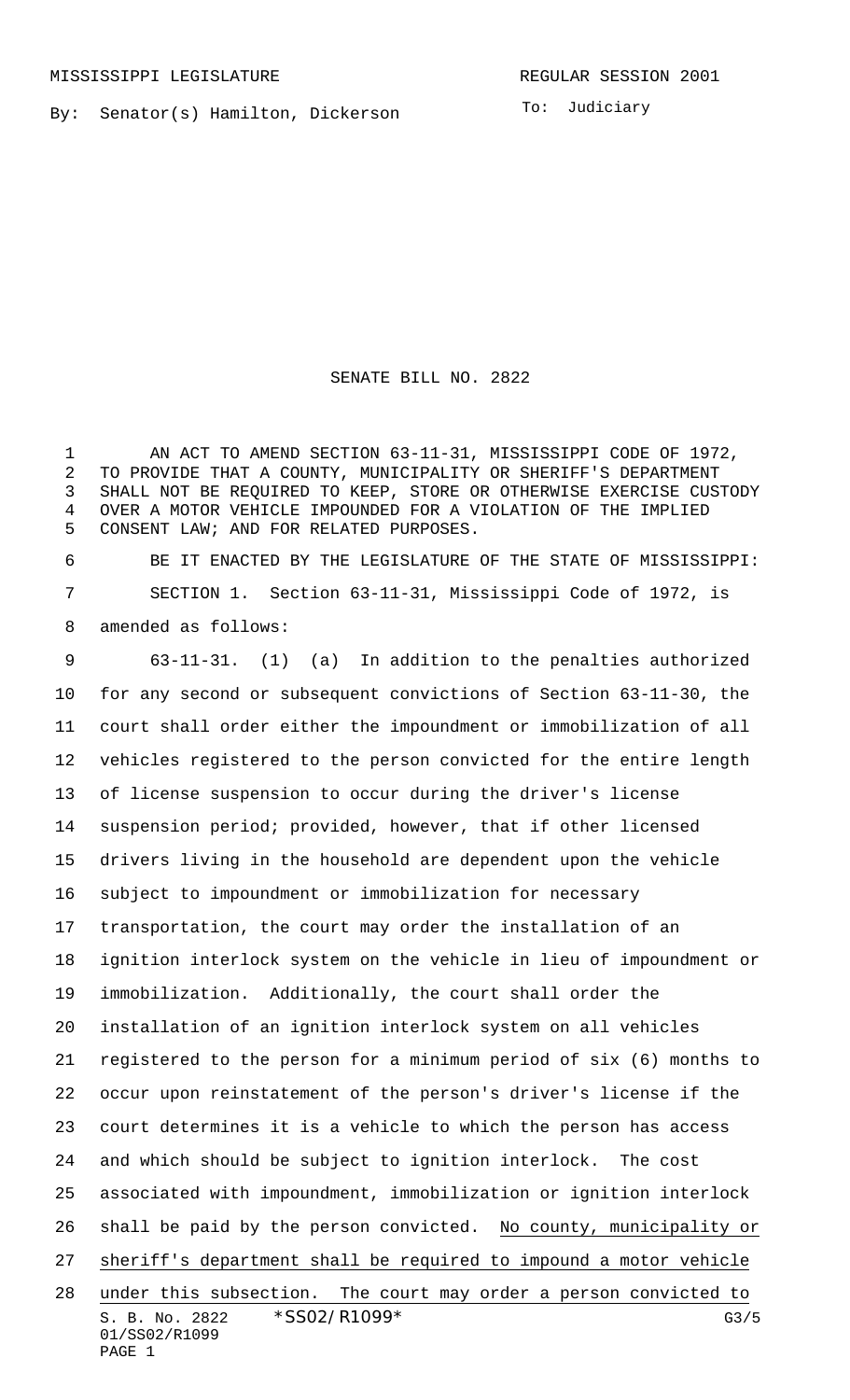have the motor vehicle impounded. For the purpose of this section, "ignition interlock device" means a device which connects a motor vehicle ignition system to a breath-alcohol analyzer and prevents a motor vehicle ignition from starting if the driver's blood alcohol level exceeds the calibrated setting on the device.

 (b) A person may not tamper with, or in any way attempt to circumvent the immobilization or impoundment of vehicles ordered by the court. A violation of this paragraph (b) is a misdemeanor and upon conviction the violator shall be fined an amount not less than Two Hundred Fifty Dollars (\$250.00) nor more than One Thousand Dollars (\$1,000.00) or imprisoned for not more than one (1) year or both.

 (c) When a court orders a person to operate only a motor vehicle which is equipped with a functioning ignition interlock device, the court shall establish a specific calibration setting no lower than two one-hundredths percent (.02%) nor more than four one-hundredths percent (.04%) blood alcohol concentration at which the ignition interlock device will prevent the motor vehicle from being started.

 (d) Upon ordering use of an ignition interlock device, the court shall:

 (i) State on the record the requirement for and the period of use of the device, and so notify the Department of Public Safety;

 (ii) Direct that the records of the department reflect that the person may not operate a motor vehicle that is not equipped with an ignition interlock device;

 (iii) Direct the department to attach or imprint a notation on the driver's license of any person restricted under this section stating that the person may operate only a motor vehicle equipped with an ignition interlock device;

S. B. No. 2822 \*SS02/R1099\* 01/SS02/R1099 PAGE 2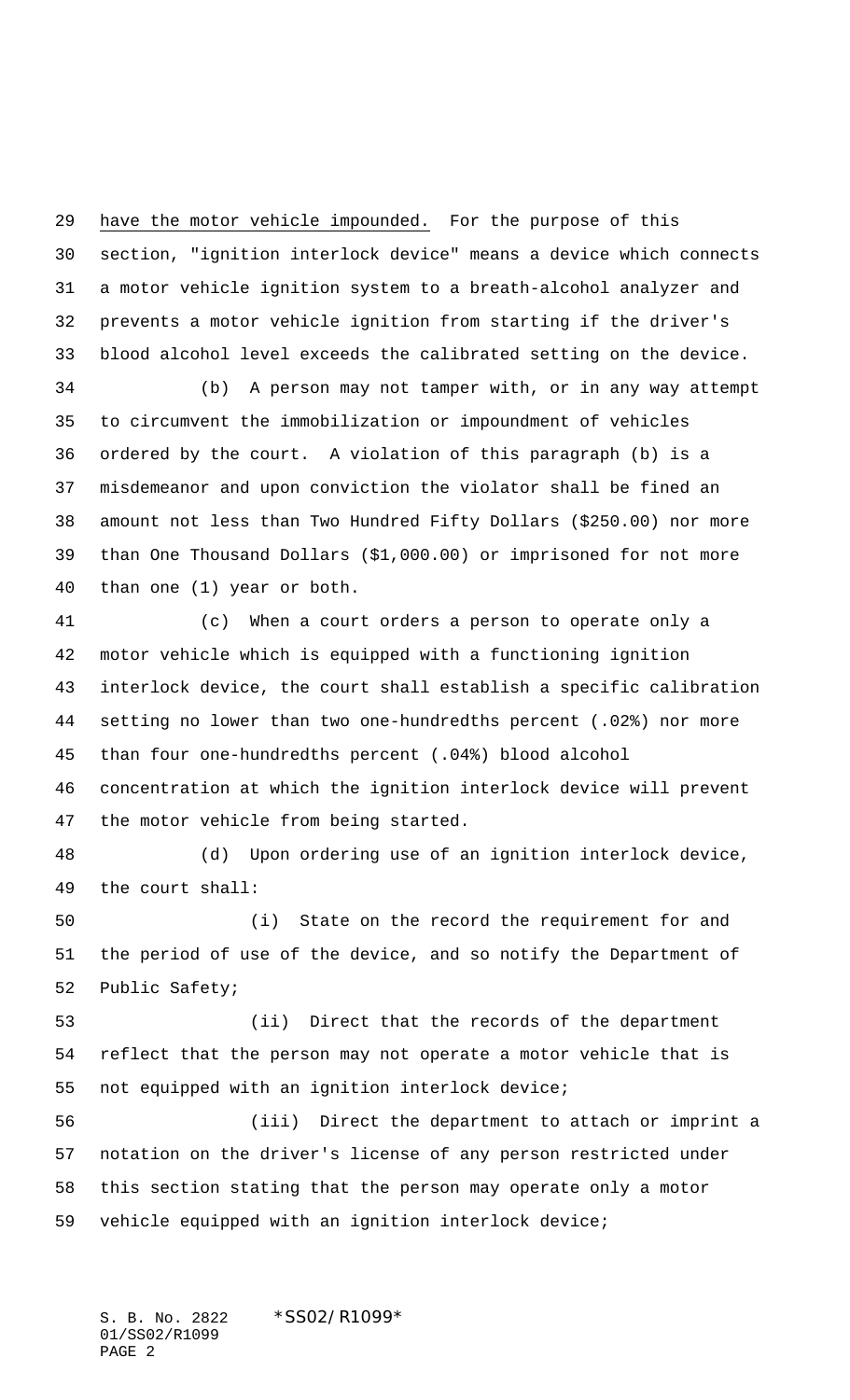(iv) Require proof of the installation of the device and periodic reporting by the person for verification of the proper operation of the device;

 (v) Require the person to have the system monitored for proper use and accuracy by an entity approved by the department at least semiannually, or more frequently as the circumstances may require;

 (vi) Require the person to pay the reasonable cost of leasing or buying, monitoring, and maintaining the device, and may establish a payment schedule therefore.

 (e) (i) 1. A person prohibited under this section from operating a motor vehicle that is not equipped with an ignition interlock device may not solicit or have another person attempt to start or start a motor vehicle equipped with such a device.

 2. A person may not attempt to start or start a motor vehicle equipped with an ignition interlock device for the purpose of providing an operable motor vehicle to a person who is prohibited under this section from operating a motor vehicle that is not equipped with an ignition interlock device.

80 3. A person may not tamper with, or in any way attempt to circumvent, the operation of an ignition interlock device that has been installed in a motor vehicle.

 4. A person may not knowingly provide a motor vehicle not equipped with a functioning ignition interlock device to another person who the provider of such vehicle knows or should know is prohibited from operating a motor vehicle not equipped with an ignition interlock device.

 (ii) A violation of this paragraph (e) is a misdemeanor and upon conviction the violator shall be fined an amount not less than Two Hundred Fifty Dollars (\$250.00) nor more than One Thousand Dollars (\$1,000.00) or imprisoned for not more than one (1) year, or both.

S. B. No. 2822 \* SS02/R1099\* 01/SS02/R1099 PAGE 3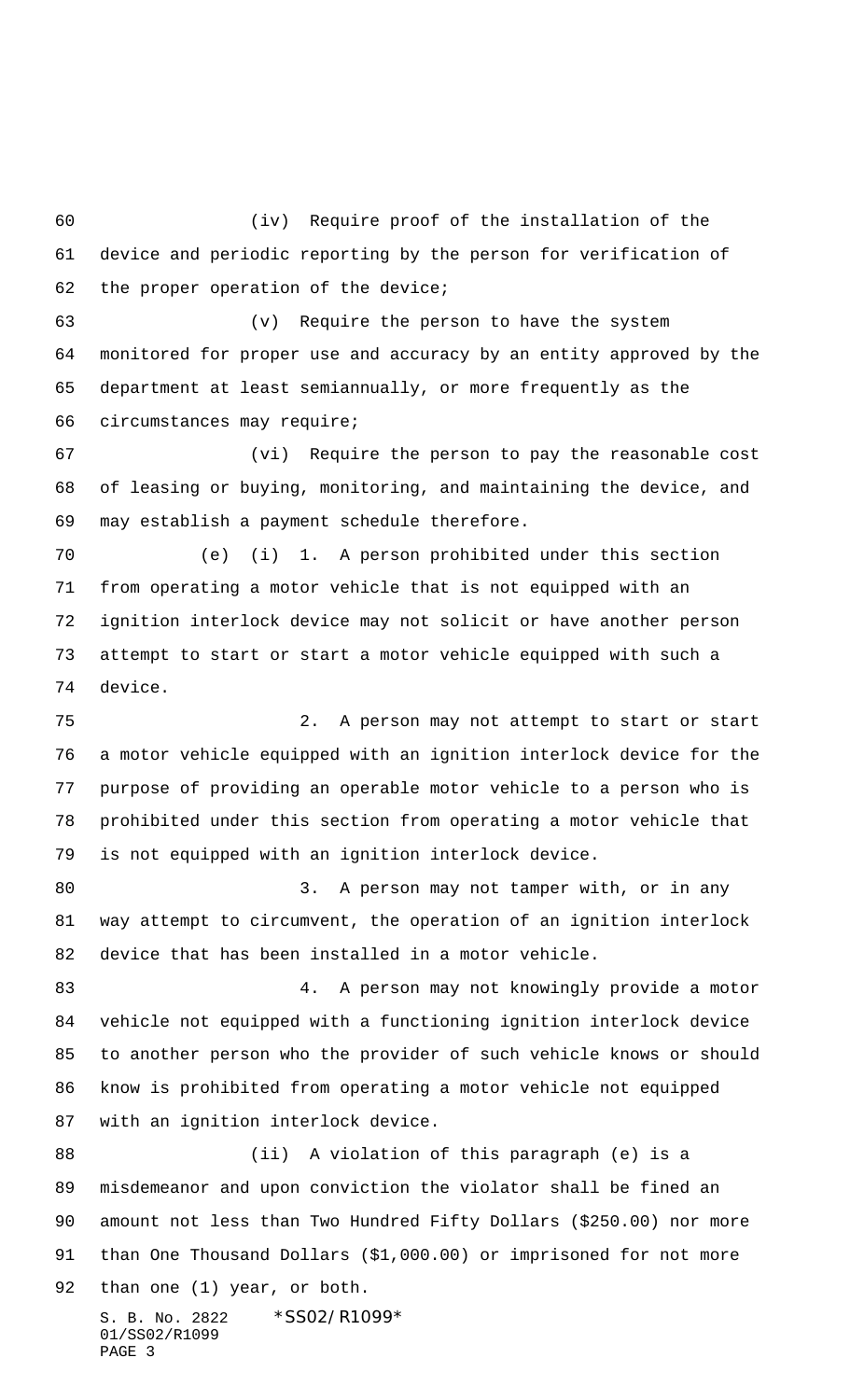(iii) A person shall not be in violation of this paragraph (e) if:

 1. The starting of a motor vehicle equipped with an ignition interlock device is done for the purpose of safety or mechanical repair of the device or the vehicle, and the person subject to the court order does not operate the vehicle; or 2. The court finds that a person is required

 to operate a motor vehicle in the course and scope of the person's employment. If the vehicle is owned by the person's employer, the person may operate that vehicle during regular working hours for the purposes of employment without installation of an ignition interlock device if the employer has been notified of such driving privilege restriction and if proof of that notification is kept with the vehicle at all times. This employment exemption does not apply if the business entity that owns the vehicle is owned or controlled by the person who is prohibited from operating the motor vehicle not equipped with an ignition interlock device.

 (f) (i) In addition to the circumstances under which a judge may order the use of an ignition interlock device set out in subsection (1)(a) of this section, a judge may order that the vehicle owned or operated by a person or a family member of any person who committed a violation of Section 63-11-30 be equipped with an ignition interlock device for all or a portion of the time the driver's license of the operator of such vehicle is suspended or restricted pursuant to this section, if:

118 118 1. The operator of the vehicle used to violate Section 63-11-30 has at least one (1) prior conviction for driving a motor vehicle when such person's privilege to do so is cancelled, suspended or revoked as provided by Section 63-11-30; or

 2. The driver's license of the operator of such vehicle was cancelled, suspended or revoked at the time of the violation of Section 63-11-30.

S. B. No. 2822 \*SS02/R1099\* 01/SS02/R1099 PAGE 4